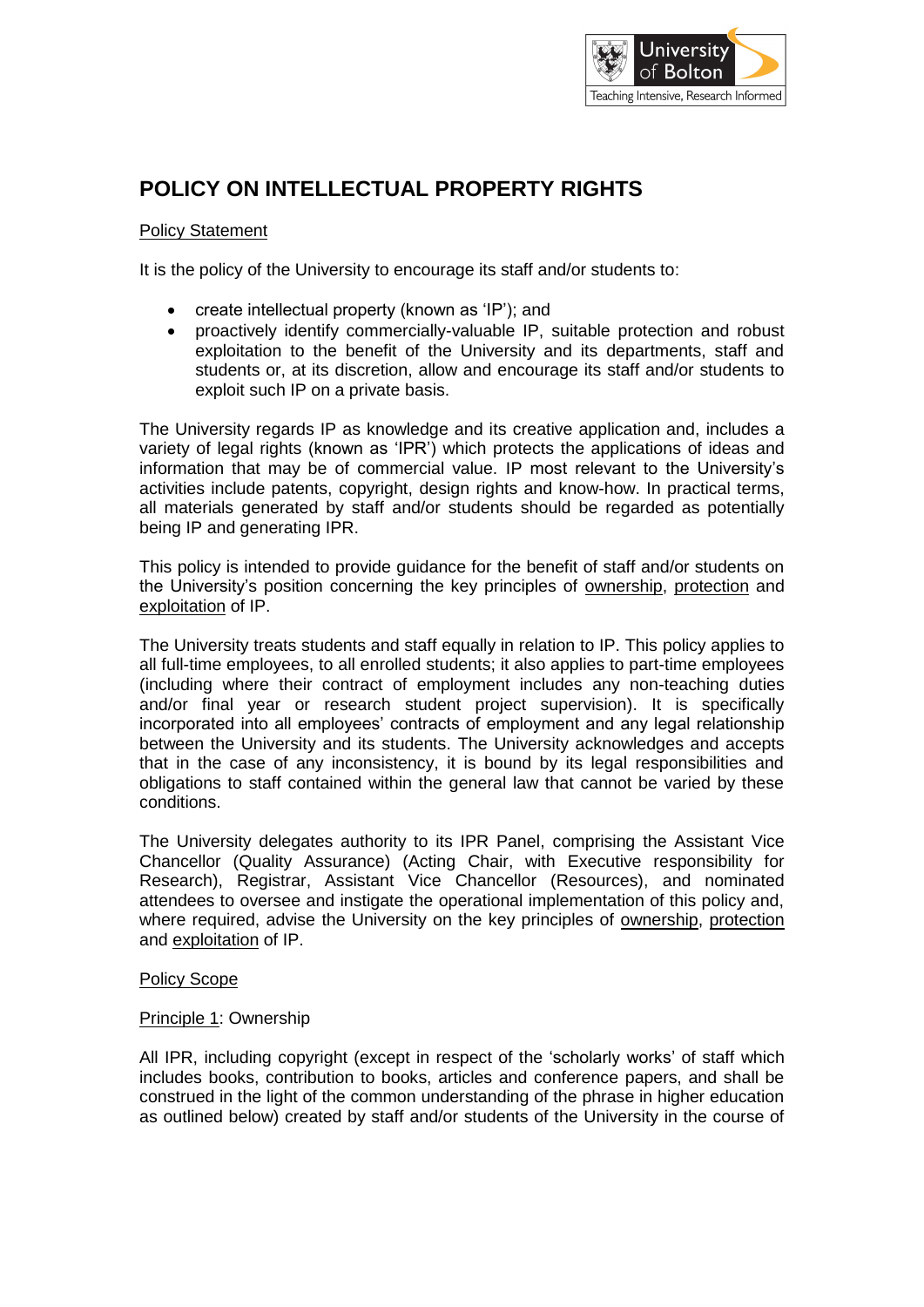their employment and/or programme of studies will belong, in the first instance, to the University.

The copyright in any work or design compiled, edited or otherwise brought into existence by a member of staff as a 'scholarly work' produced in furtherance of his/her professional career shall belong to the relevant member of staff. The University freely allows its staff to publish 'scholarly work' which they produce and to keep all monies received from such publications, however this entitlement is subject to:

- prior notifying his/her relevant Head of School and/or line manager who will notify the Provost of Research and Academic Development; and
- any restrictions as may be contained in a contract with a third party (ie a funding body or commercial sponsor); or
- the publication not resulting in any loss of opportunity for commercial exploitation or granting of protection for the IP.

For the avoidance of doubt, the copyright in course materials produced by staff for the purposes of the curriculum of a course run by the University and produced, used or disseminated by the University, and the outcomes from research specifically funded and supported by the University shall belong to the University. Where the staff produces material for personal use and reference as an aid to teaching the copyright shall belong to the relevant member of staff and/or student.

The University may, at its discretion, transfer back by assignment at any time IP (in part or whole) to the staff and/or student(s) who created the relevant IP:

- on such terms as it considers are reasonable given the individual circumstances of the matter;
- retaining always a perpetual, non-exclusive and royalty free licence for the University to use the relevant IP for its business purposes (including marketing); and

following assignment the University will provide no further financial assistance in its subsequent protection and/or exploitation.

### Principle 2: Protection

Staff and/or students are expected to report all inventions and discoveries to their School or Head of Unit and the Provost of Research and Academic Development as soon as they are recognised as such to ensure the IP is properly protected and, where appropriate, a Non-Disclosure Agreement has been entered into.

Disclosure of any details relating to the invention/discovery will jeopardise the granting of protection and there must be no publication and/or disclosure of related information without the prior approval of the Provost, Research and Academic Development.

The University through the workings of its IPR Panel will at its discretion, after seeking and considering specialist advice (if needed) and the views of the relevant staff and/or student(s), determine and fund (via the relevant School/Centre Budget) the appropriate level of protection it wishes to seek for the arising IP.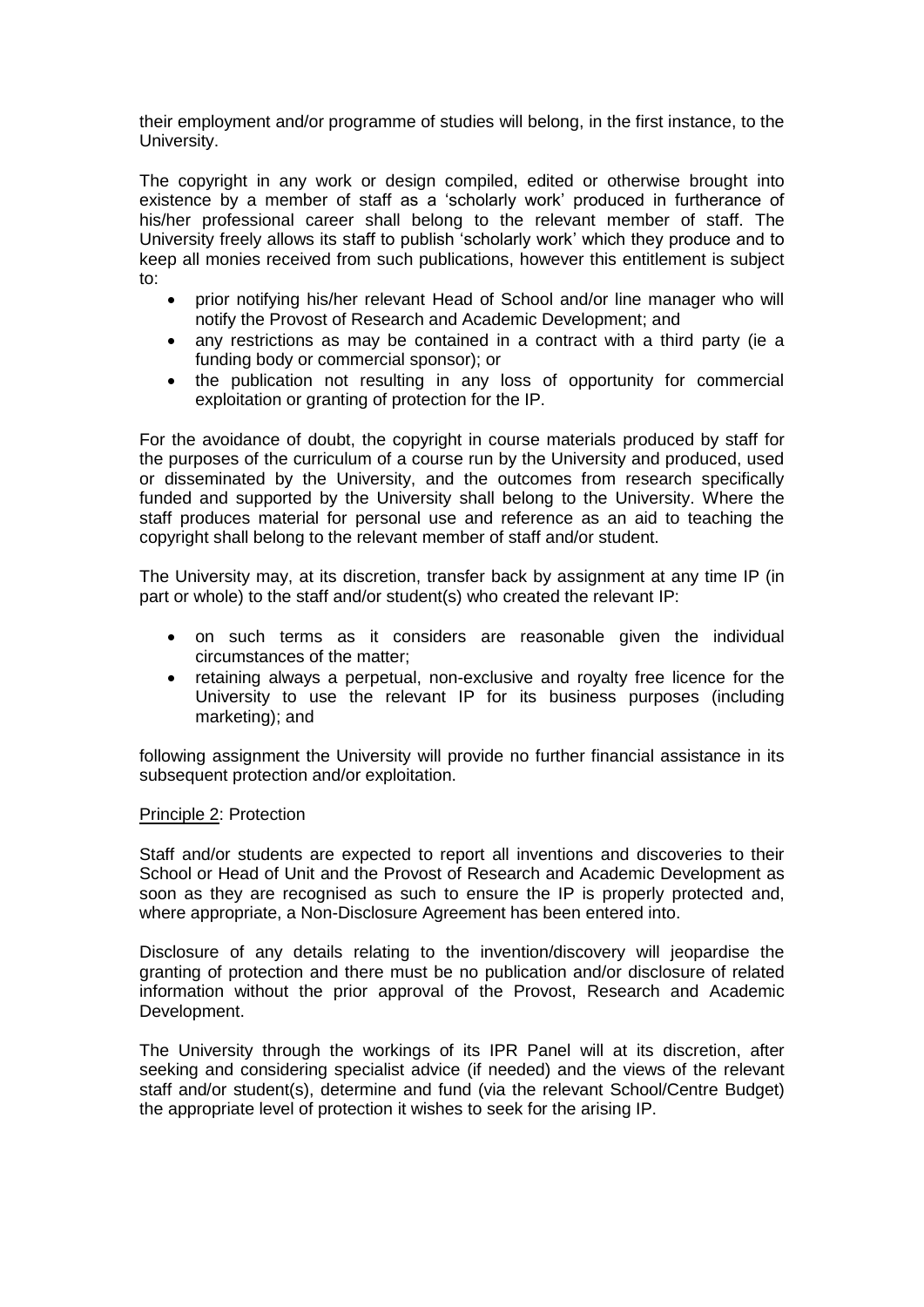In the event the University does not apply for patent or other legal protection the relevant staff member(s) and/or students shall be notified of that decision as soon as is reasonably practicable thereafter.

If the invention/discovery is partly or wholly funded by a third party, the University's IPR Panel will review and advise in light of the contractual arrangements with the third party what steps should be taken to advise the third party of the invention/discovery.

# Principle 3: Exploitation

Unless the University has expressly assigned back the IP (in part or whole) to the staff member(s) and/or student(s) who created it, the University through the workings of its IPR Panel will at its discretion, after seeking and considering specialist advice (if needed) and the views/interests of the relevant staff member(s) and/or student(s) and/or any third party, decide the appropriate arrangement for exploitation (if any) of any arising IP and shall be responsible for any subsequent negotiations and associated costs (where appropriate).

If the exploitation of any IP gives rise to the University receiving monies directly from it then, after taking into account:

- the relevant contributions of the staff member(s) and/or student(s);
- the contributions/interests of any third party; and
- the direct cost of funding provided or to be provided by the University to protect and exploit the IP,

those monies shall be shared with the relevant staff member(s) and/or student(s) in a proportion to be determined by the University at the time acting in a fair, reasonable and commercial manner.

If any dispute between the University and the relevant staff member(s) and/or student(s) about the determined proportion of monies shared arises and is not resolved by negotiation, the relevant staff member(s) and/or student(s) may appeal against the decision to the Board of Governors.

### Other related Policies and Procedures

Failure to comply with this policy will be considered a matter of misconduct and action would be taken under local disciplinary procedures.

- The University of Bolton Academic Handbook
- University of Bolton's Institutional Repository Policy and associated procedures.

### Location, Access and Dissemination of the Policy

This policy is incorporated within the University's Financial Regulations.